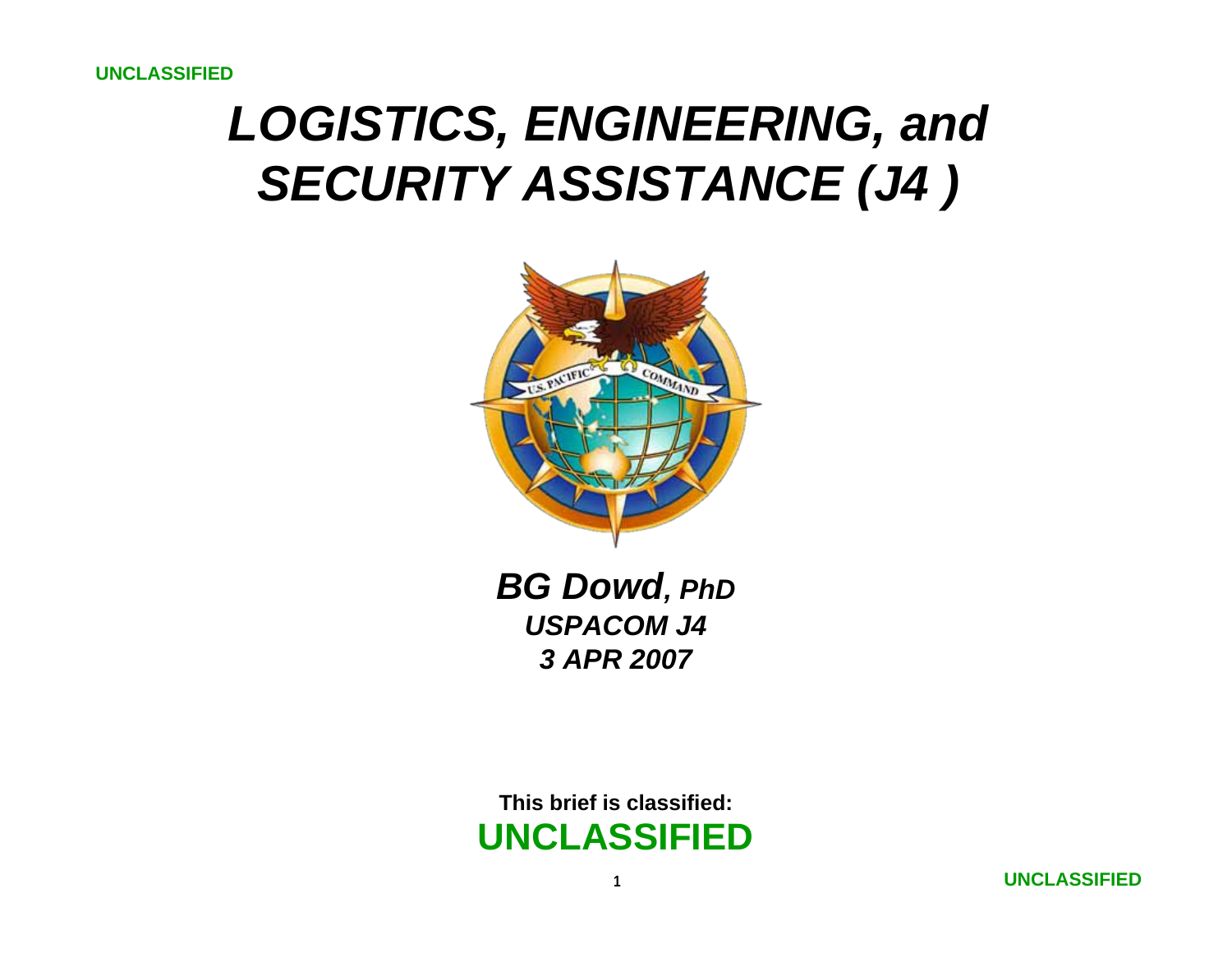

- **The Environment**
- **The Challenge**
- $\bullet$ **Discussion**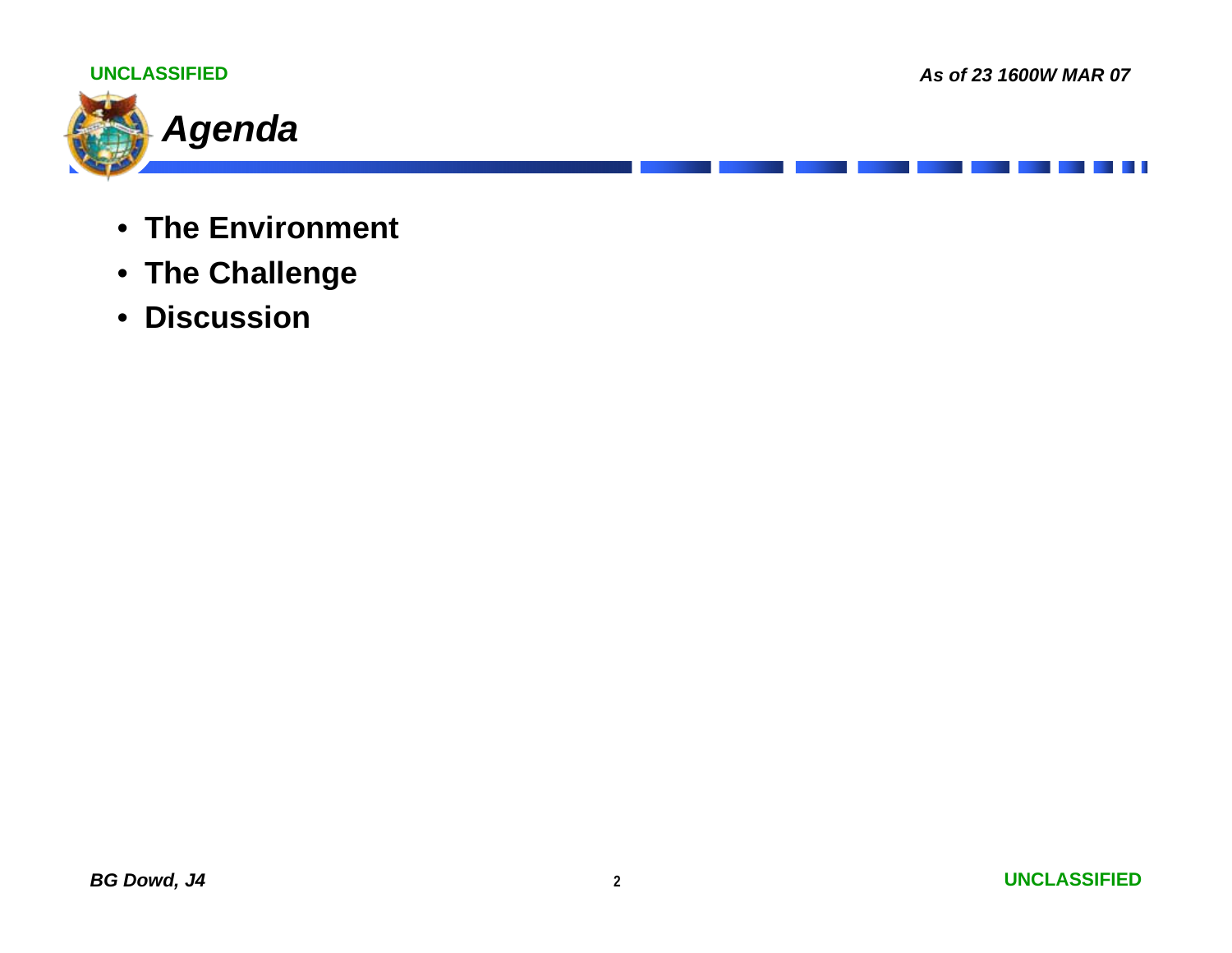

## *The Environment*

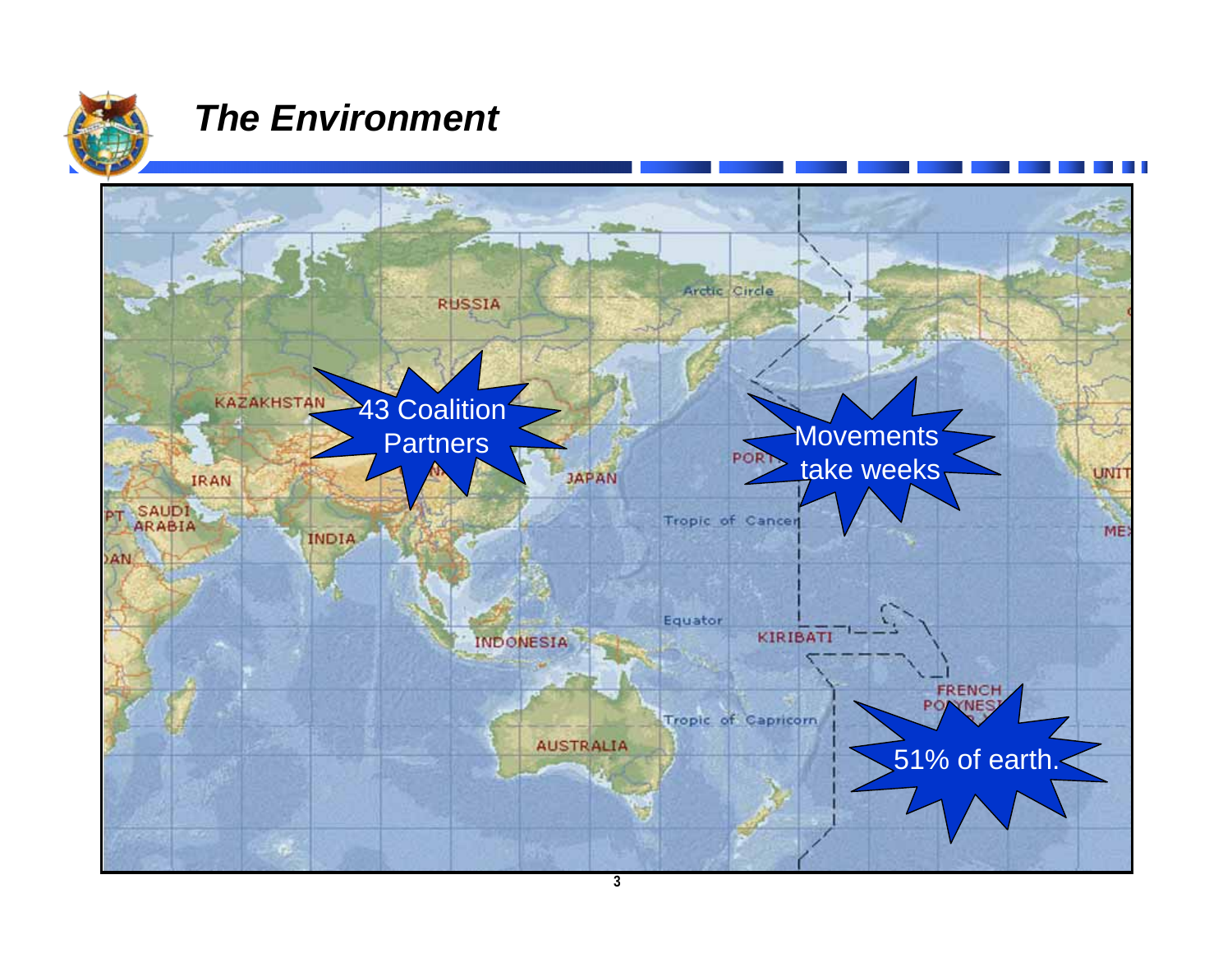**UNCLASSIFIED**

*As of 23 1600W MAR 07*



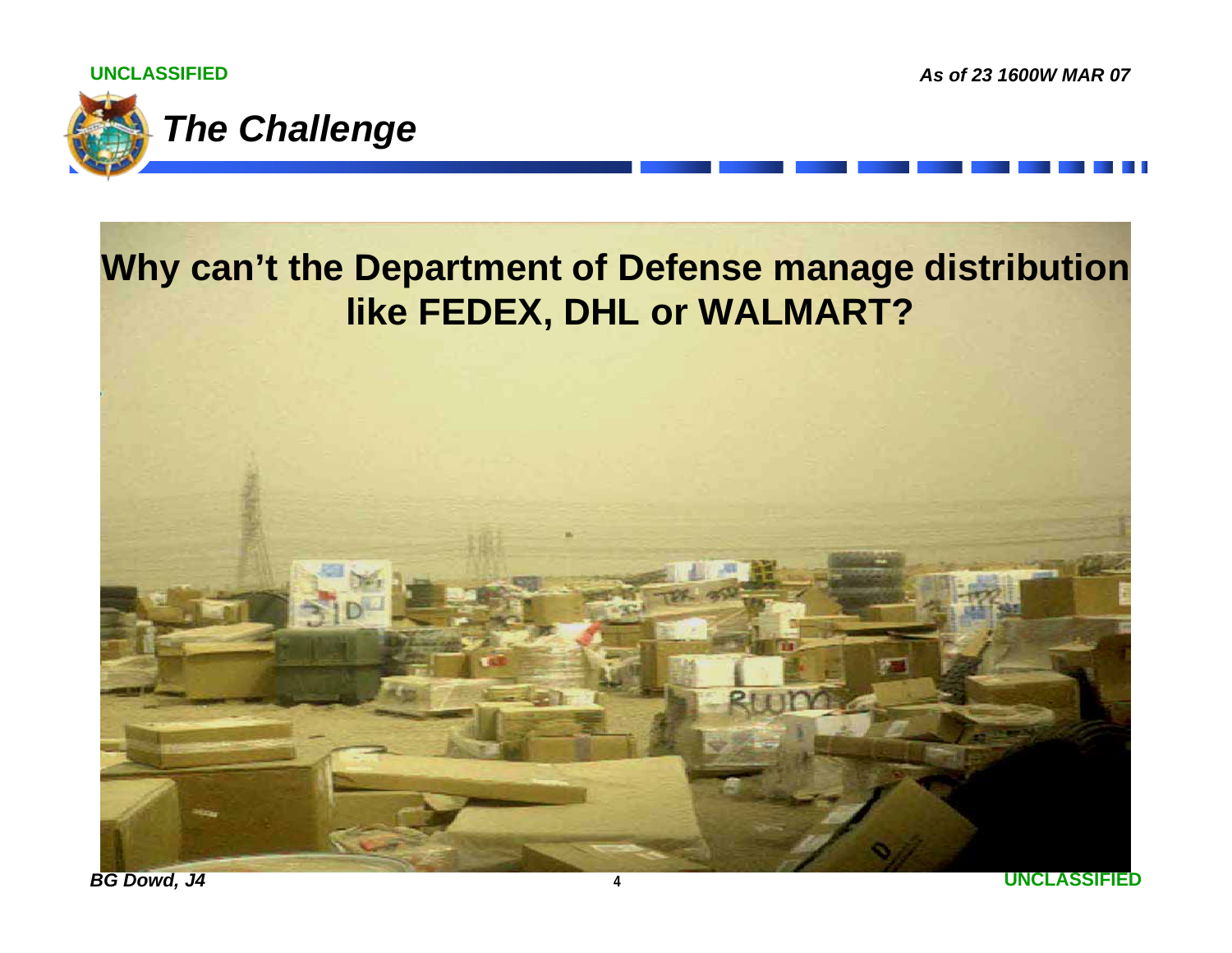

**5Does not include AFFES, DECA, Mail, FEDEX/DHL, LOGCAP/Contractor!**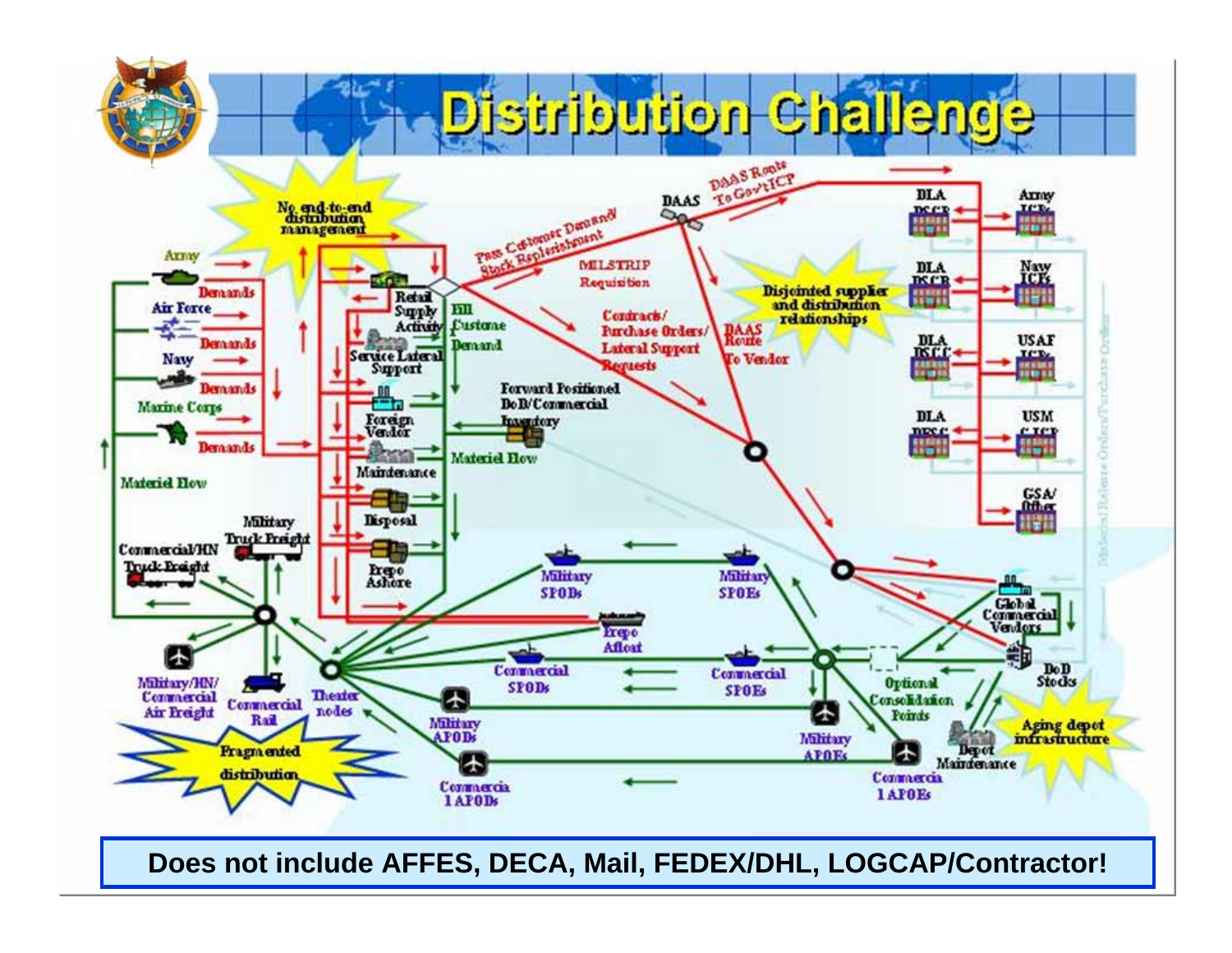

## *The Automation Challenge – too many systems*